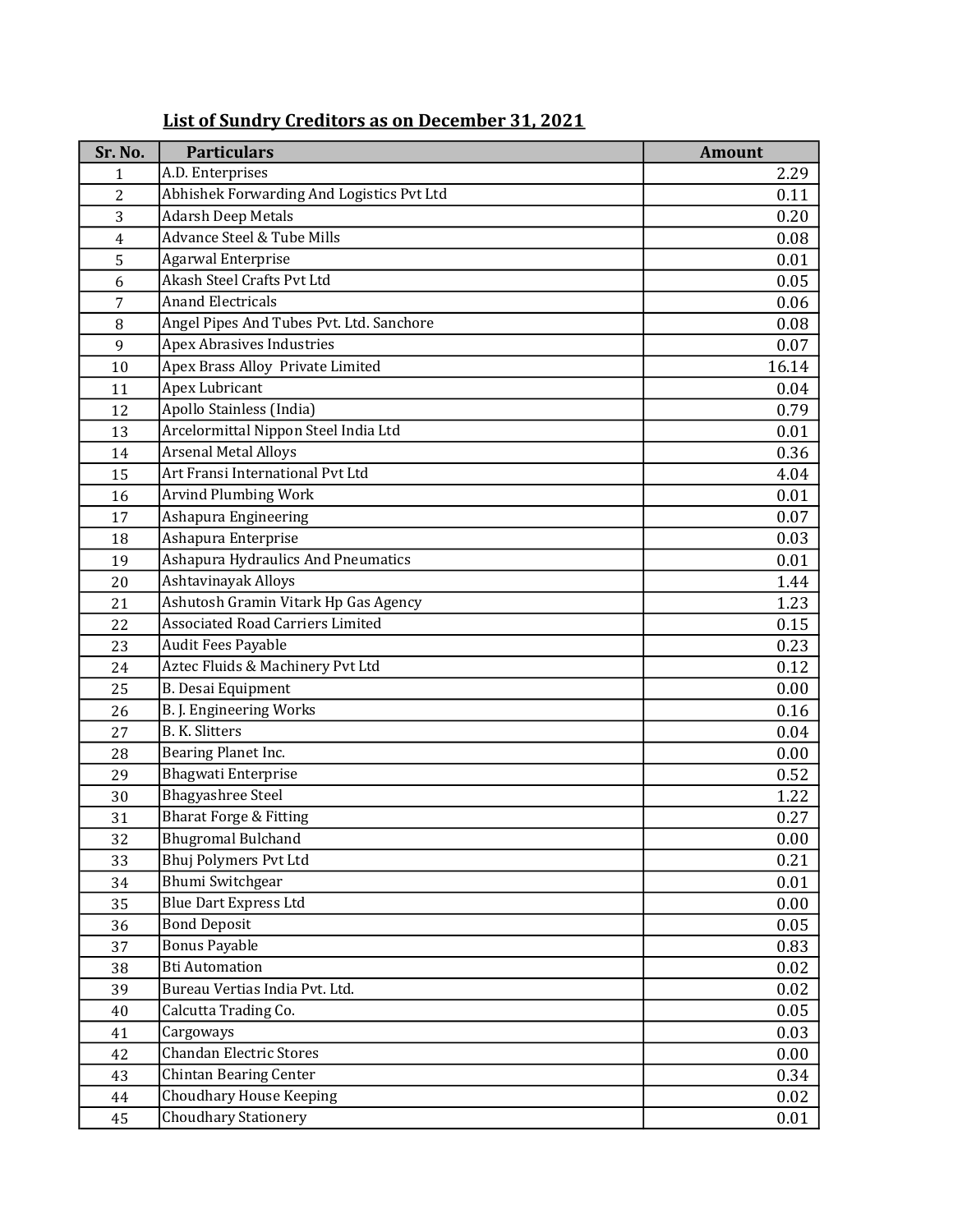| 46 | <b>Classic Steel Centre</b>                      | 0.11  |
|----|--------------------------------------------------|-------|
| 47 | Concept Communication Ltd.                       | 0.08  |
| 48 | <b>Corrogard Chemicals</b>                       | 0.15  |
| 49 | <b>Crizal Tube</b>                               | 0.51  |
| 50 | Crystal Enterprise                               | 0.02  |
| 51 | Dawoo Chemicals                                  | 0.00  |
| 52 | Delite Electric Co                               | 0.02  |
| 53 | Dev Enterprise                                   | 0.01  |
| 54 | <b>Dhanwant Metal</b>                            | 0.02  |
| 55 | <b>Dhveer Exim</b>                               | 5.36  |
| 56 | Diamond Metal & Engineering Co.                  | 0.05  |
| 57 | <b>Dilip Tube Industries</b>                     | 3.08  |
| 58 | Dinesh Gopal Ghawari                             | 0.03  |
| 59 | Dipali Enterprise                                | 0.05  |
| 60 | Divine Enterprise                                | 0.07  |
| 61 | Divine Metallurgical Services Pvt. Ltd.          | 0.00  |
| 62 | Divya Alloys                                     | 3.95  |
| 63 | Doshi Slitters (P.) Ltd.                         | 0.30  |
| 64 | Eastern Bearings Private Ltd.                    | 0.20  |
| 65 | Economic Research India Pvt. Ltd.                | 0.12  |
| 66 | Eepc India                                       | 0.00  |
| 67 | En-Tec International                             | 0.00  |
| 68 | <b>Equiscale Technologies</b>                    | 0.00  |
| 69 | Evergreen Steel Corp.                            | 11.51 |
| 70 | <b>Evian Water Solution</b>                      | 0.01  |
| 71 | Filco Trade Centre Pvt Ltd                       | 0.05  |
| 72 | Gandhi Uniform                                   | 0.09  |
| 73 | Gangotri Freight Carriers                        | 0.05  |
| 74 | <b>Gasifuel Technology</b>                       | 0.02  |
| 75 | Ghanshyam Tools Co.                              | 0.04  |
| 76 | Giriraj Impex                                    | 11.21 |
| 77 | Salary Payable                                   | 4.01  |
| 78 | Gulf Lloyds Industrial Service (India) Pvt. Ltd. | 0.02  |
| 79 | Gunatit Electropower Pvt Ltd                     | 0.02  |
| 80 | Guru Mobile Point                                | 0.03  |
| 81 | H K Sales And Services                           | 0.00  |
| 82 | Haryana Rajasthan Nagpur Transport Co            | 0.00  |
| 83 | Hempshier Steel Pvt. Ltd.                        | 2.35  |
| 84 | Hetvi Enterprise                                 | 0.00  |
| 85 | Hi-Tech Enterprise                               | 0.09  |
| 86 | <b>Hitesh Scale Repairing Works</b>              | 0.09  |
| 87 | Id Pest Control Pvt Ltd                          | 0.00  |
| 88 | <b>Indo Power Control</b>                        | 0.18  |
| 89 | <b>Indo Power Electric</b>                       | 0.26  |
| 90 | <b>Industrial Tools And Dies</b>                 | 0.14  |
| 91 | <b>Infosoft Application Software</b>             | 0.29  |
| 92 | Inox Air Products Pvt Ltd.                       | 1.00  |
| 93 | <b>Inox Steel</b>                                | 6.67  |
| 94 | <b>Interest Payable to MSME Creditors</b>        | 0.10  |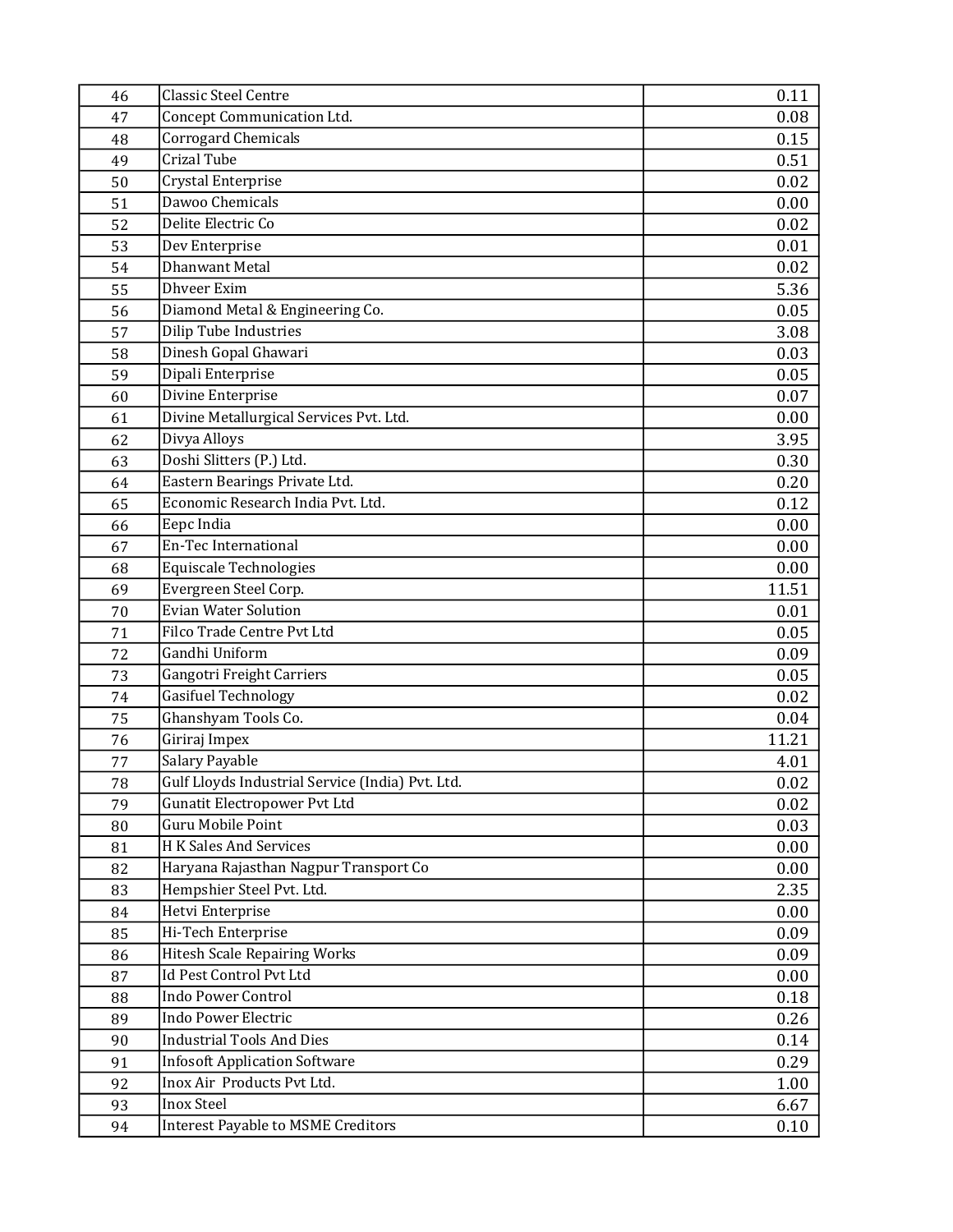| 95  | <b>International Bearing Industries</b> | 0.02   |
|-----|-----------------------------------------|--------|
| 96  | J.B Envirotech                          | 0.00   |
| 97  | Jaiman Metalloys Llp                    | 4.56   |
| 98  | Jairam Strap Private Limited            | 0.01   |
| 99  | Janak Rubber Industries                 | 0.00   |
| 100 | Jasnath Transport Company               | 1.32   |
| 101 | Jay Jalaram Enterprise                  | 0.06   |
| 102 | <b>Sitting Fees Payable</b>             | 0.16   |
| 103 | Jayco Gears                             | 0.00   |
| 104 | <b>Ihulelal Traders</b>                 | 0.08   |
| 105 | Jinmani Overseas                        | 3.68   |
| 106 | K K K Stationery & Printer              | 0.01   |
| 107 | K.S.S Engineers And Contractors         | 0.02   |
| 108 | Kamlesh Sales Corporation               | 10.92  |
| 109 | Kan Power Rubber Industries             | 0.13   |
| 110 | Kasabaram Ranaramji Dewasi              | 0.01   |
| 111 | Kavita Engineering Company              | 0.07   |
| 112 | Kesari Nut Bolt House                   | 0.04   |
| 113 | Khatri Engineering Co.                  | 0.01   |
| 114 | Kinetic Impex                           | 3.23   |
| 115 | Kinjal Thakkar & Associates             | 0.05   |
| 116 | <b>Kismat Metal</b>                     | 0.21   |
| 117 | <b>KP</b> Enterprise                    | 1.27   |
| 118 | Krishna Agency                          | 0.01   |
| 119 | Krishna Gears                           | 0.06   |
| 120 | Kumbh Design Inc                        | 0.03   |
| 121 | Lalji Mulji Transport Company           | 0.00   |
| 122 | Laxmi Forge & Fittings                  | 0.00   |
| 123 | LC Creditors - Karnataka Bank           | 205.08 |
| 124 | Lift And Lash Pvt Ltd                   | 0.27   |
| 125 | M R Organisation Limited                | 0.01   |
| 126 | M.J. Enterprise                         | 0.05   |
| 127 | M/S. K.A.Pandit                         | 0.02   |
| 128 | Mahakali Traders                        | 0.01   |
| 129 | <b>Mahavir Plastics</b>                 | 0.57   |
| 130 | <b>Mahavir Sales Corporation</b>        | 2.99   |
| 131 | Mahavir Technology                      | 0.00   |
| 132 | Mangal S. Rabari                        | 0.33   |
| 133 | Meet Crane & Infralogistic Co.          | 0.16   |
| 134 | Mehta Enterprise                        | 0.01   |
| 135 | Metal Forge & Fittings                  | 5.47   |
| 136 | Metallica Metals India                  | 3.14   |
| 137 | Metro Electricals                       | 0.01   |
| 138 | <b>Midas Abrasives</b>                  | 0.01   |
| 139 | <b>Milestone Pneumatics</b>             | 0.00   |
| 140 | Momai Traders                           | 0.00   |
| 141 | Montex Tubes                            | 3.96   |
| 142 | Morbia Infotech                         | 0.00   |
| 143 | Mukesh Steel (India)                    | 8.39   |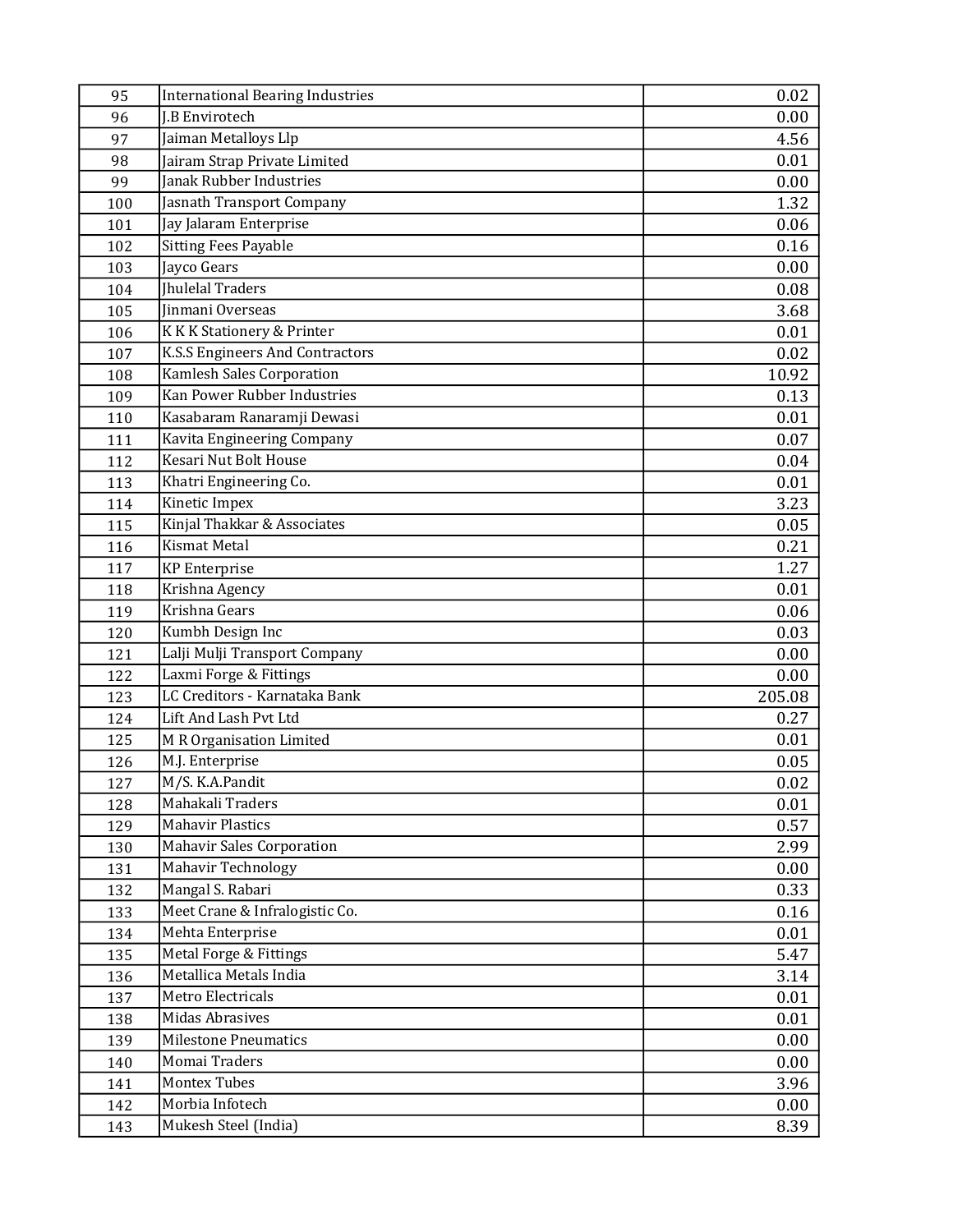| 144 | Narandas & Sons Fabricators Pvt Ltd    | 1.03 |
|-----|----------------------------------------|------|
| 145 | Narayan Oil & Gas Burners Company      | 0.05 |
| 146 | Narendra Deva Varchand                 | 0.01 |
| 147 | Navkar Enterprise                      | 0.05 |
| 148 | Navkar Steel Processors                | 0.01 |
| 149 | Navpad Steel Centre                    | 0.00 |
| 150 | New Mittal Engineering Works           | 0.01 |
| 151 | <b>Nilay Traders</b>                   | 0.05 |
| 152 | Nilkanth International                 | 0.00 |
| 153 | Nitesh Kumar                           | 0.01 |
| 154 | Odhavram Infotech                      | 0.00 |
| 155 | Om Transport                           | 0.13 |
| 156 | <b>Omnath Irrigation</b>               | 0.00 |
| 157 | <b>Oswal Plywood</b>                   | 1.06 |
| 158 | Other Transport Expense Payable        | 0.00 |
| 159 | P J Enterprise                         | 0.32 |
| 160 | P K Enterprise                         | 5.47 |
| 161 | Packagerr                              | 0.28 |
| 162 | Padmavati Marketing Co                 | 0.01 |
| 163 | Pankaj Engineers                       | 0.01 |
| 164 | Papu Petroleum                         | 0.01 |
| 165 | <b>Paramount Industries</b>            | 0.25 |
| 166 | Parinox Private Limited                | 6.33 |
| 167 | Pars Sanitrade                         | 0.03 |
| 168 | Payal Engineering                      | 0.02 |
| 169 | Pira Machine And Tools                 | 0.01 |
| 170 | <b>Pranavam Corporation</b>            | 0.18 |
| 171 | <b>Pratham Steel</b>                   | 4.53 |
| 172 | <b>Preston Pipes And Alloys</b>        | 0.81 |
| 173 | <b>Provision For Expenses</b>          | 3.06 |
| 174 | Purbanchal Lumbers Pvt. Ltd.           | 1.52 |
| 175 | <b>Purbanchal Veneers</b>              | 0.16 |
| 176 | <b>Purohit Parcel Service</b>          | 0.02 |
| 177 | Quality Engineering (Baroda) Pvt Ltd   | 0.01 |
| 178 | <b>Quality Industries</b>              | 0.02 |
| 179 | <b>Quality Marketing</b>               | 0.02 |
| 180 | R.M. Tailors                           | 0.01 |
| 181 | Rabari Valabhai Harjibhai              | 0.00 |
| 182 | Rabi Industries                        | 0.01 |
| 183 | Radisson Hotel Kandla                  | 0.07 |
| 184 | Rajeshwar General Store                | 0.11 |
| 185 | Ravi Arts Gallary                      | 0.00 |
| 186 | Rely Metalloys Inc.                    | 4.42 |
| 187 | <b>Rex Steels</b>                      | 0.24 |
| 188 | Riddhi Graphics                        | 0.02 |
| 189 | Riddhi Siddhi Purification             | 0.06 |
| 190 | Rishab Electrical Industrial Suppliers | 0.01 |
| 191 | Rolex Industrial Corporation           | 2.06 |
| 192 | Rukhmani Trading Co                    | 5.00 |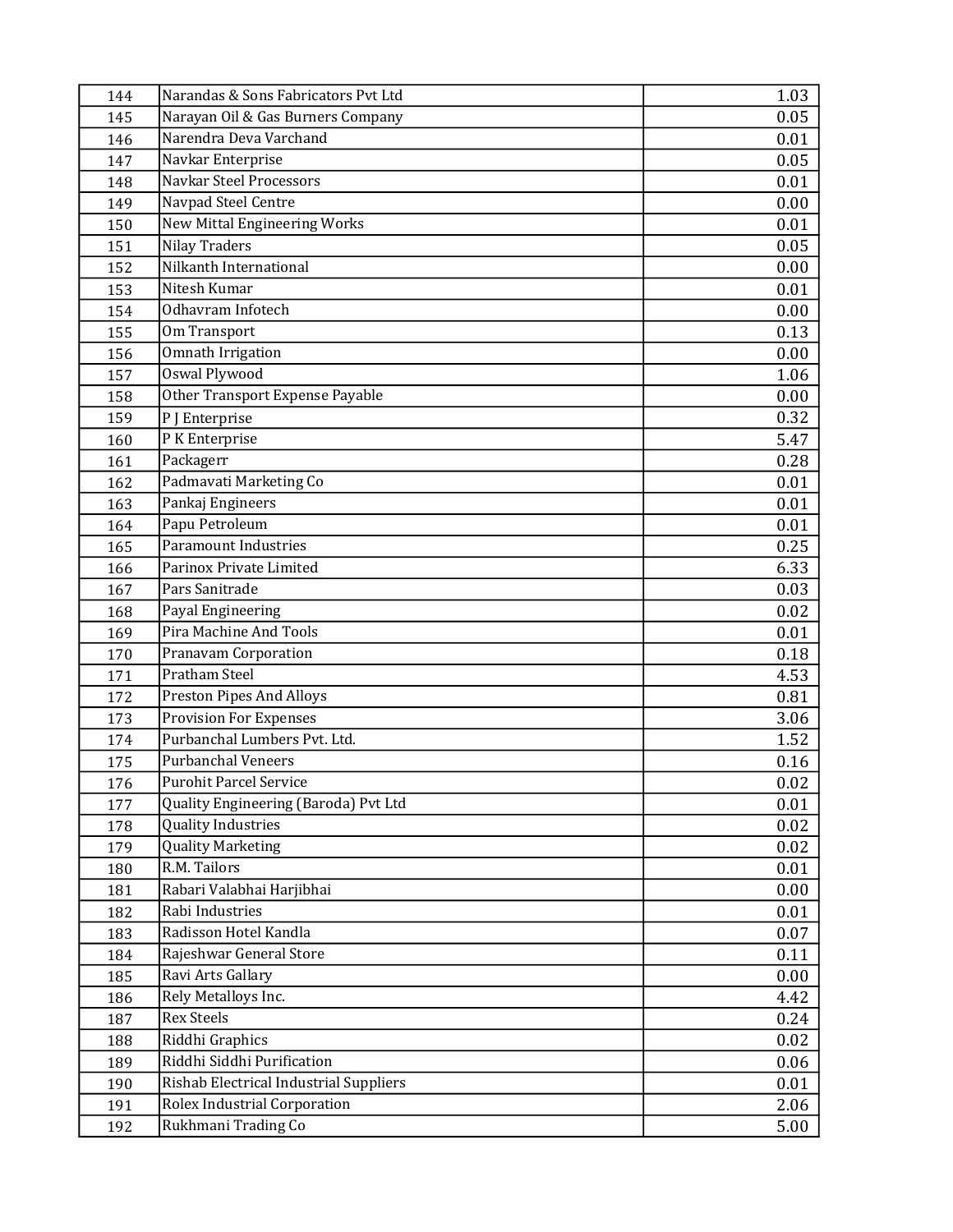| 193 | Sab Courier                               | 0.01  |
|-----|-------------------------------------------|-------|
| 194 | Sai Electro Care                          | 0.01  |
| 195 | Sai Sanjana Steel Processor               | 0.05  |
| 196 | Samarpan Pipe And Fitting                 | 15.57 |
| 197 | Samudra Cargo Handling Private Limited    | 0.56  |
| 198 | San Enterprise                            | 0.00  |
| 199 | Sandco Metal Industries                   | 2.57  |
| 200 | Sanghvi Stellar Llp                       | 0.02  |
| 201 | Sanjay Gardening Services                 | 0.00  |
| 202 | Sanjay Shyamdas Rahwani                   | 0.02  |
| 203 | Sankalp Safety Solutions Llp              | 0.06  |
| 204 | Sanko Stainless Steel                     | 0.65  |
| 205 | Secusafe Investigation Services Pvt. Ltd. | 0.20  |
| 206 | Shiv Grand                                | 0.01  |
| 207 | <b>Shiv Traders</b>                       | 0.11  |
| 208 | Shivshakti Metal                          | 0.02  |
| 209 | Shree Anjani Electrci & Hardware          | 0.34  |
| 210 | Shree Ashapura Steel Centre               | 5.69  |
| 211 | Shree Balaji Cargo Movers                 | 0.00  |
| 212 | Shree Balaji Courier Services             | 0.07  |
| 213 | <b>Shree Bhagwati Steel Processors</b>    | 0.13  |
| 214 | Shree Chamunda Enterprise                 | 0.24  |
| 215 | Shree Dwarka Furniture                    | 0.04  |
| 216 | Shree Gajanand Refrsctories               | 0.14  |
| 217 | <b>Shree Impex Alloys</b>                 | 1.35  |
| 218 | Shree Industrial Corporation              | 0.03  |
| 219 | Shree Kamleshwar Petrolium                | 0.15  |
| 220 | Shree Karni Logistics                     | 0.17  |
| 221 | Shree Krishna Technomac                   | 0.49  |
| 222 | Shree Laxmi Enterprise (A'Bad)            | 0.07  |
| 223 | Shree Laxmi Enterprise-Gandhidham         | 0.00  |
| 224 | Shree Radhe Radhe                         | 0.34  |
| 225 | Shreeji Enterprise                        | 0.02  |
| 226 | Shri Maruti Graphics                      | 0.10  |
| 227 | Shubh Ply And Veneers Pvt Ltd             | 1.31  |
| 228 | Shv Energy Pvt Ltd                        | 0.84  |
| 229 | Shyam Enterprise                          | 0.11  |
| 230 | Siddhivinayak Safety & Security Systems   | 0.02  |
| 231 | <b>Silicon Steels</b>                     | 1.42  |
| 232 | Sita Ben M. Rabari                        | 0.06  |
| 233 | Smc Capitals Limited                      | 3.37  |
| 234 | Speed Movers Logistics Pvt Ltd            | 0.00  |
| 235 | <b>Standard Chem</b>                      | 0.97  |
| 236 | Star Forge & Fittings                     | 2.16  |
| 237 | <b>Star Office Solution</b>               | 0.00  |
| 238 | <b>Star Stainless Steel</b>               | 4.33  |
| 239 | Steellite Metal & Tubes                   | 0.53  |
| 240 | Suncity Sheets Pvt. Ltd.                  | 0.13  |
| 241 | Sunil Raghunatharam Bishnoi               | 0.05  |